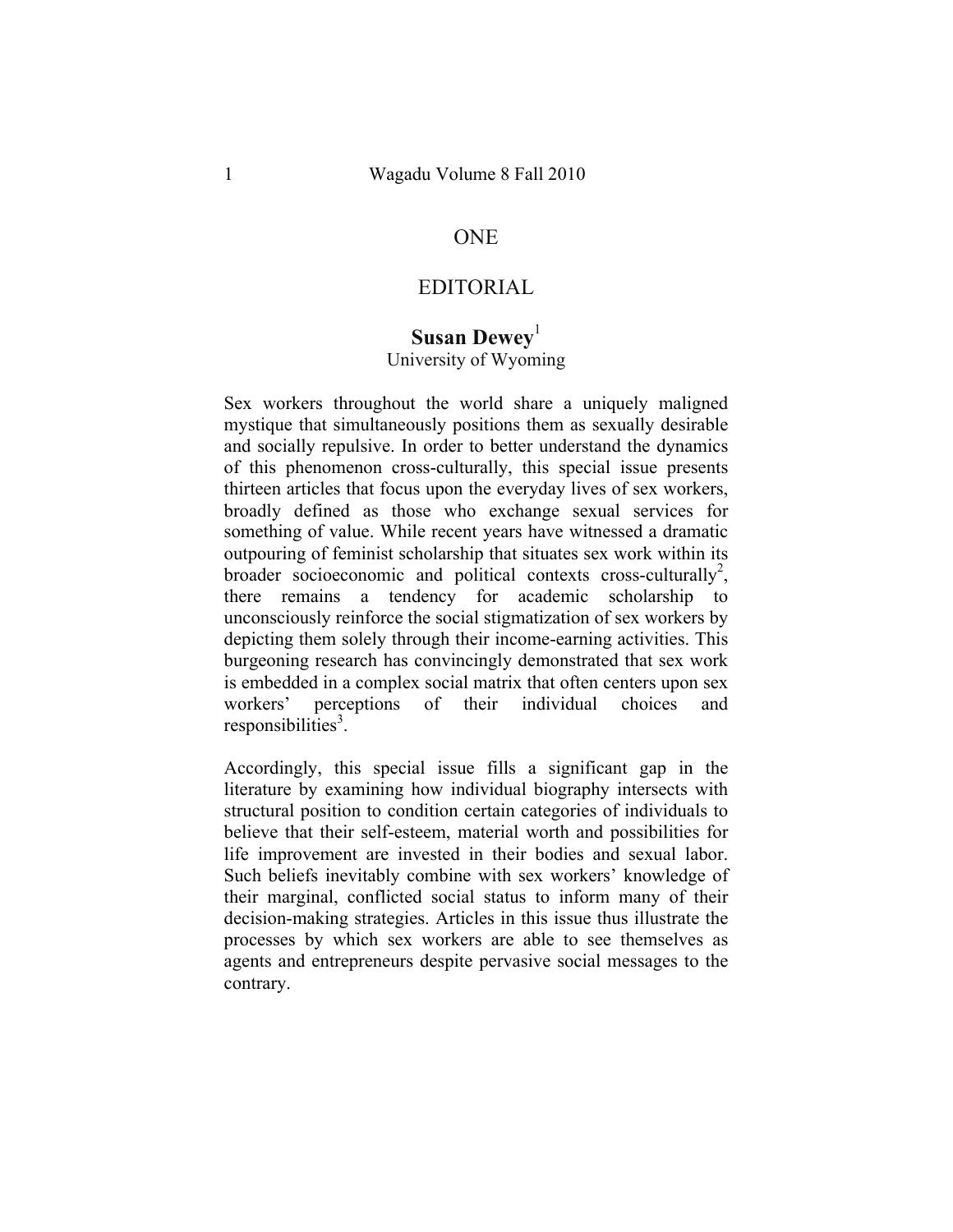In the articles that follow, a nuanced and multi-faceted image emerges regarding the social networks and survival strategies sex workers throughout the world employ as they navigate social stigma and, in some cases, criminalization. Kathleen Weinkauf beautifully illustrates how street sex workers use language as a tool with which to establish quasi-familial bonds that provide privileges as well as obligations. Drawing upon her interviews with street sex workers in the Southwestern United States, she argues that insight gained from these forms of linguistic usage vividly demonstrates the impact that criminalization has had upon the women she studied, particularly in terms of their constant need to seek protection from potential violence through participation in social networks. Thus a female street sex worker might refer to "my folks" or "my wives-in-law" to describe the group of women she works with under a single pimp, called "Daddy", who controls the group's finances and activities, while a highly respected "bottom bitch" fills a somewhat maternal role by providing for sex workers' basic needs, such as food and shelter. Most notably from a policy perspective, Weinkauf argues that the level of risk and violence the women in her study faced encouraged sex workers "to maintain kin structures and the sense of obligation and protection that accompany such structures", even when this seemed a counterproductive exercise.

Tiantian Zheng further analyzes the theme of social networks in her compelling portrayal of *sanpei xiaojie*, sex workers in the hostess bars of Dalian, a bustling port city in northeastern China. She argues that sex workers' opportunities to advocate for their rights by forming allegiances based upon their rural places of origin are limited because of state anti-prostitution policies that, in practice, result in a violent working environment. The vast majority of *sanpei xiaojie* are rural migrants who, without a coveted urban residence permit entitling them to work, are pushed into low status service sector jobs. *Sanpei xiaojie* do form bonds and alliances with one another, yet the atmosphere of constant competition for clients, social stigma and the hierarchical structure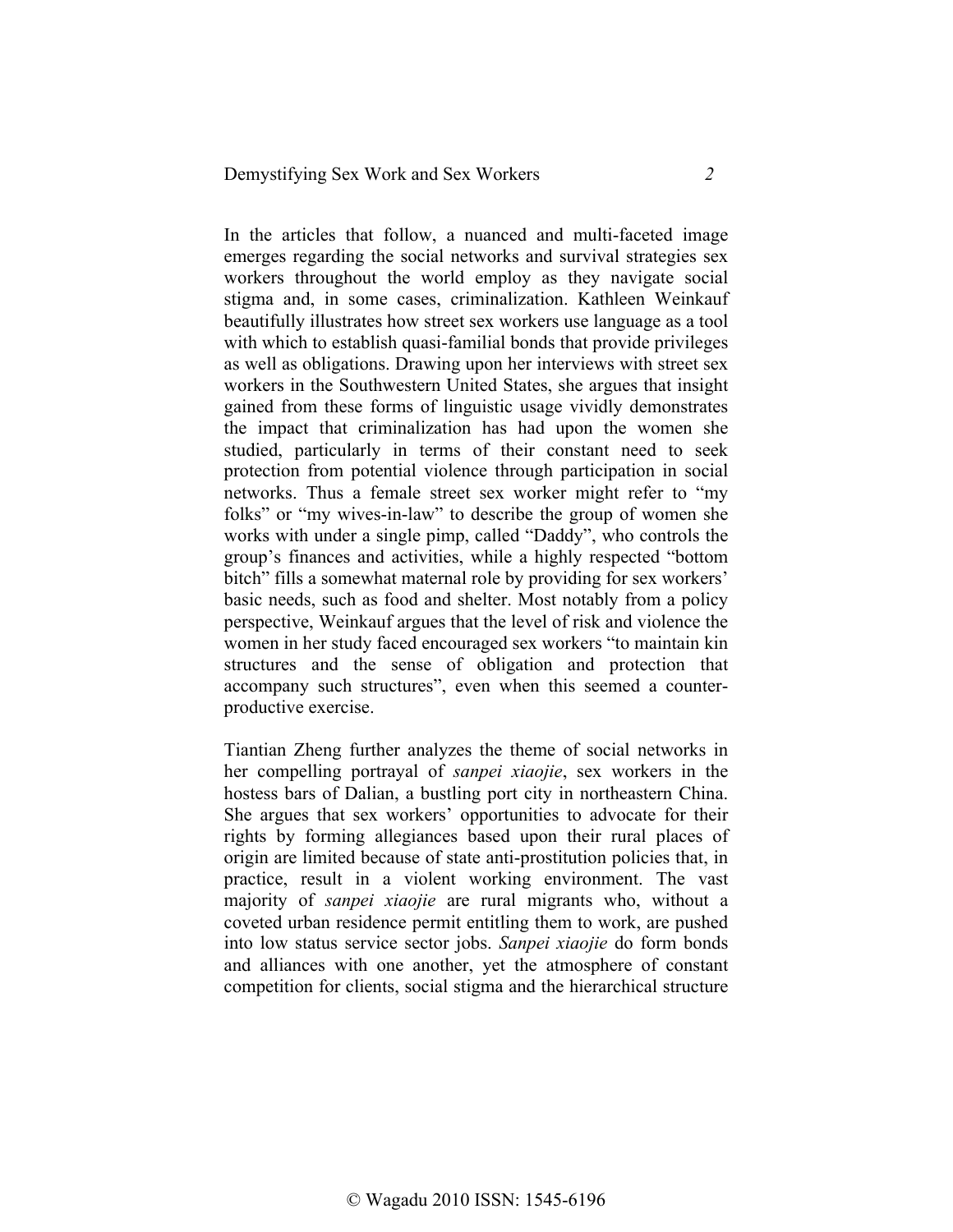of the sex industry render such bonds fragile and unstable at best. While such women have some social status "in their hometowns as brokers of urban 'modernity'", they are also constantly subject to arrest through random police raids (which take place under the guise of anti-trafficking activities) and face a climate that constantly reminds them of their precarious positions as rural migrants. Zheng argues that in a situation where the only chance for upward mobility comes from relationships with clients, Dalian sex workers are placed in positions of antagonism vis-à-vis one another, making it exceedingly difficult to join together in any advocacy efforts.

In their co-authored article, Flavia Zalwango, Lina Eriksson, Janet Seeley, Sarah Nakamanya, Judith Vandepitte, and Heiner Grosskurth use life histories collected from Ugandan sex workers to document the elaborate support networks they engage in following their migration to the city, often after a marital separation. The authors rightly note that much of the sex work literature "continues to neglect these workers as women, with lives beyond the body that serves the market for sex". In order to address this significant gap in the literature, they examine how such women envision themselves as mothers, partners and workers, thus contextualizing sex work within the extremely high social value accorded to motherhood in Uganda. The women in this study often described their entry into sex work as a direct result of their need to support children, which sharply illuminates how the feminization of poverty intersects with family instability and patrilineality to make sex work the best out of a set of limited choices. Notably, however, a majority of these women engaged in other forms of income generation in addition to sex work and also served as a major source of remittances for rural family members. Women made active use of the culturally accepted practice of fostering, sending their older children to live with village relatives in order "to distance their children from the realities of their mothers lives". For these Ugandan sex workers, the authors found,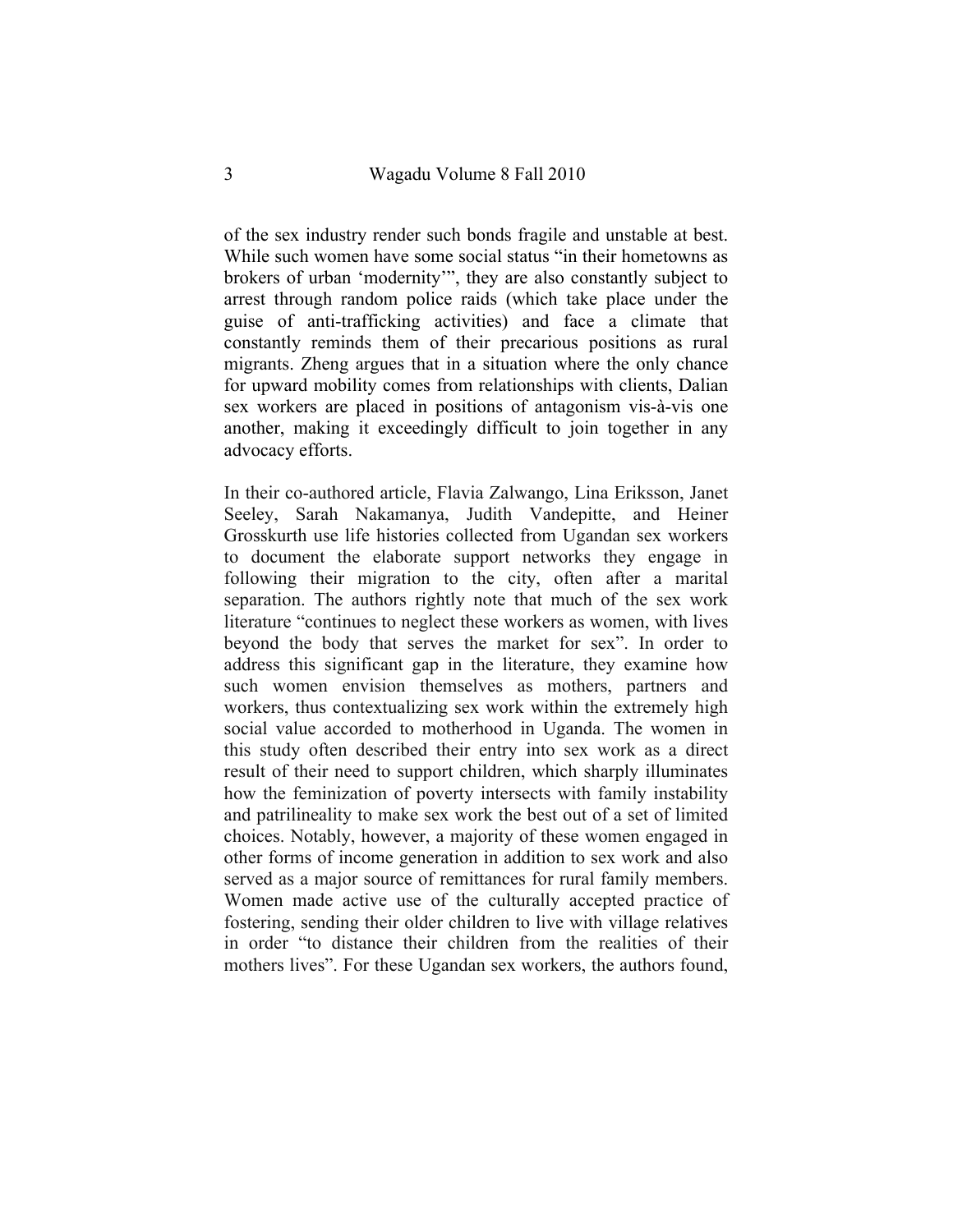social networks were a key survival tool with which to navigate poverty and a limited set of life choices.

Gregory Mitchell also utilizes the themes of migration and strategies for survival in his article on *michês*, straight-identified men who sell sex to gay- and bisexual-identified tourists from Western Europe and the United States. These men, who range in age from late teens to early thirties and largely come from economically underprivileged backgrounds, make significantly more money than their peers who earn minimum wage working in service sector jobs. Yet this income is tempered by the heavy weight of homophobia and stigma that make the *michês* complicit in their own oppression by hiding their true means of income generation at all costs. Most compelling is Mitchell's analysis of *michês*' daydreams as a means by which to explore their aspirations to engage in consumer spending that would otherwise be well beyond their reach as poor Brazilians. Although *michês* very rarely achieve their dreams of, for instance, travelling to Europe or owning a car, the hope that they might someday do so plays a powerful role in their everyday decision-making processes. This carries significant public health implications, as Mitchell finds that *michês* who "console themselves with thoughts of upward mobility and its attendant material conditions and access to luxury commodities" are also more likely to use condoms. As Mitchell concisely notes, contemporary *michês* differ from their predecessors in that they do not believe that HIV/AIDS is inevitable; instead, he argues, they "are not resigned to their fate, even though their lives seldom turn out well."

Yasmina Katsulis also deals with this overlap between sex work and migration as social mobility strategies by situating youth sex workers in Tijuana, a Mexican city close to the U.S. border, in the broader context of their efforts to survive in a fraught social environment characterized by significant risks to their health and safety. She argues that "given the complexity of their circumstances, these youth should be considered neither agents,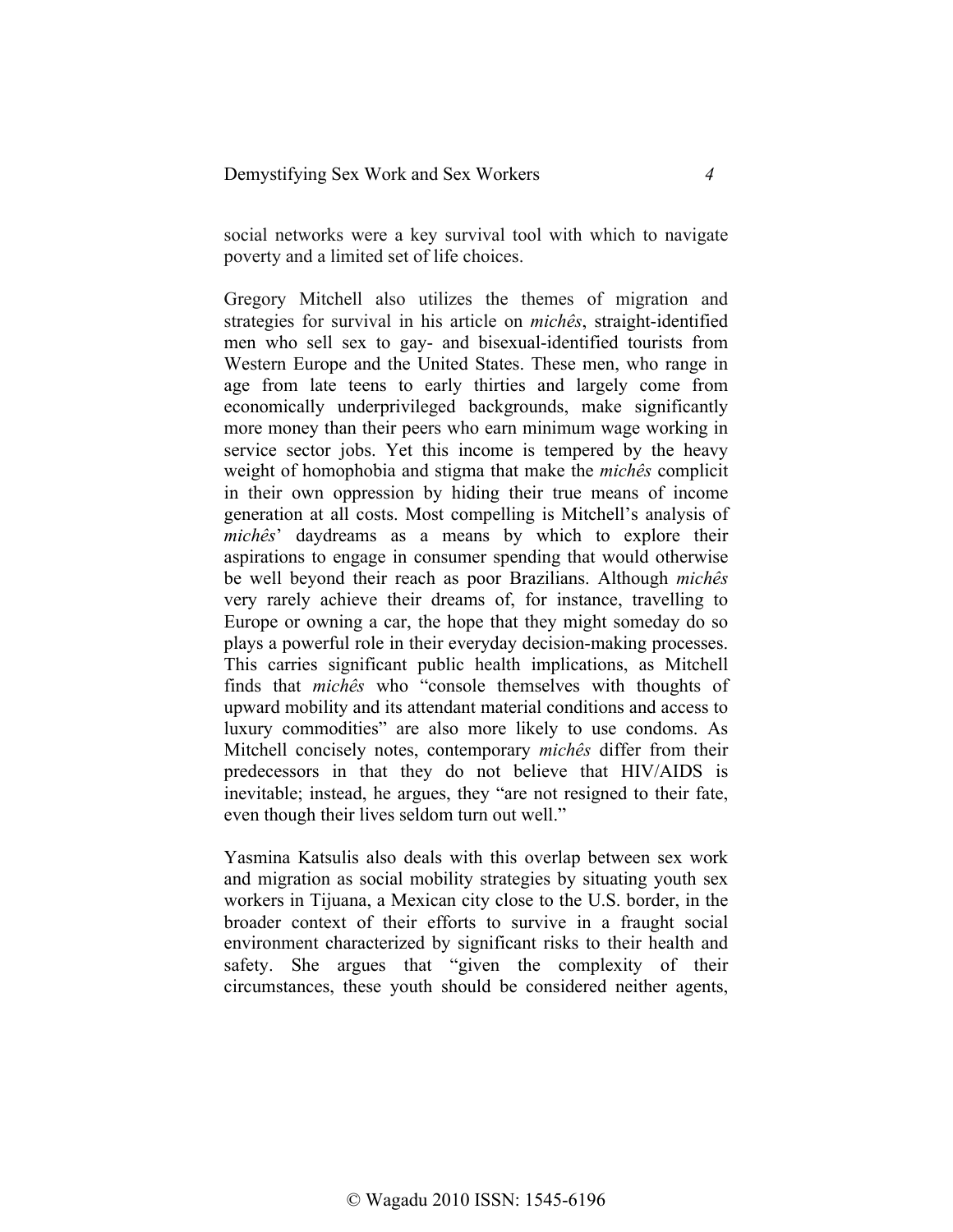nor victims, but both". Like Mitchell, she observes that "a great many" youth sex workers use their earnings to engage in consumer spending that would otherwise be impossible for them. Tijuana provides a particularly interesting case study because of its notoriety for cross-border exchange as well as the real and structural violence that stems from the gross inequalities characteristic of U.S.-Mexico relations. All of the youth sex workers Katsulis encountered had been affected by migration in some capacity, whether through their own movement to Tijuana from elsewhere in Mexico, their desire to migrate to the U.S., deportation from the U.S., or parental emigration. Mexican law allows adult sex workers to register with the government in order to work legally, but youth sex workers, who work illegally, were rendered more vulnerable to arrest and police harassment. This has enormous public health implications, as those who began sex work prior to age eighteen, when compared with adult sex workers, were six times more likely to contract HIV, 12.5 times as likely to have exchanged sex for food, and eight times more likely to have moved three or more times in the previous six months. This is certainly one case in which laws designed to protect have, in fact, effectively rendered a population even more vulnerable.

Thaddeus Blanchette and Ana Paula da Silva further complicate notions of vulnerability, particularly vis-à-vis trafficking discourse, in their focus upon how some Brazilian women consciously manipulate "a globalized view of Brazil as a fertile field for the realization of sexual fantasy" in their interactions with North American and Western European men who frequent particular Rio de Janeiro locales. The authors argue that the Brazilian government's conflation of the "traffic in women" with such tourist-local interactions is, at best, paradoxical given that the exchange of money for sex between a self-employed sex worker and a client is not illegal in Brazil. Such discourses do not reflect the life realities of either Brazilian women who sexually interact with foreign tourists or the worldviews of men who engage in relationships with them. Indeed, the authors argue, marriage to or a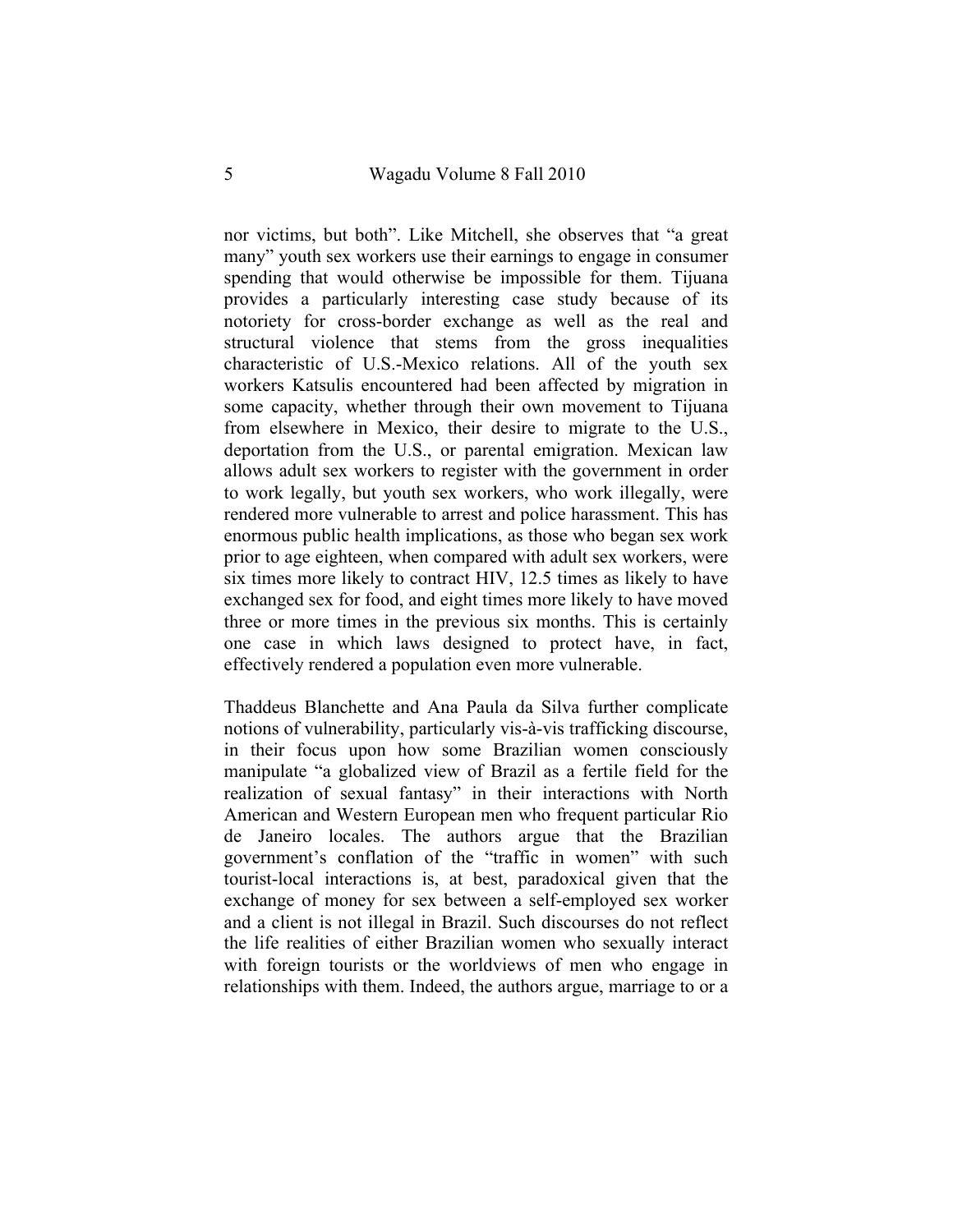relationship with such a man is perhaps the only feasible option for poor Brazilian women who seek to emigrate. By documenting the nuances of such interactions between Brazilian women and tourist men, the authors argue that current policy frameworks regarding such exchanges are erroneous and naïve.

Heather Montgomery also makes an important point about gaps between public policy and reality by drawing upon her long-term ethnographic research with poor Thai children who sell sex to North American and Western European male tourists. Montgomery found that such children regarded their obligation to financially contribute to their (often destitute) families as far more important than the acts in which they engaged to earn money. Tracing the widespread media outcry against child prostitution in Thailand to the early 1990s, Montgomery observed that a rather predictable script of human misery emerged that featured "young Thai girls being tricked into leaving home, or sold by impoverished parents into a brothel, where they were…terrorized into servicing many foreign clients a night, before being rescued by a charitable organization, only to be discovered to be suffering from HIV".

Notably, the children and their families remained voiceless in such accounts, which ignored the strong filial obligations that children felt to contribute to their families, who eked out an existence in an informal housing settlement on the outskirts of a tourist town. Referring to the foreign pedophiles as "friends", the Thai children and their families in Montgomery's studies understood sex work "as yet another hazard to be negotiated in a life full of difficulties". Yet the policy implications of ignoring their views were farreaching in the Thai context, as the disproportionate amount of international attention focused upon foreign sexual predators obscured the abuse of undocumented Burmese migrant children by Thai men (often with police collusion) as well as the kind of poverty and endemic inequality that facilitate child prostitution.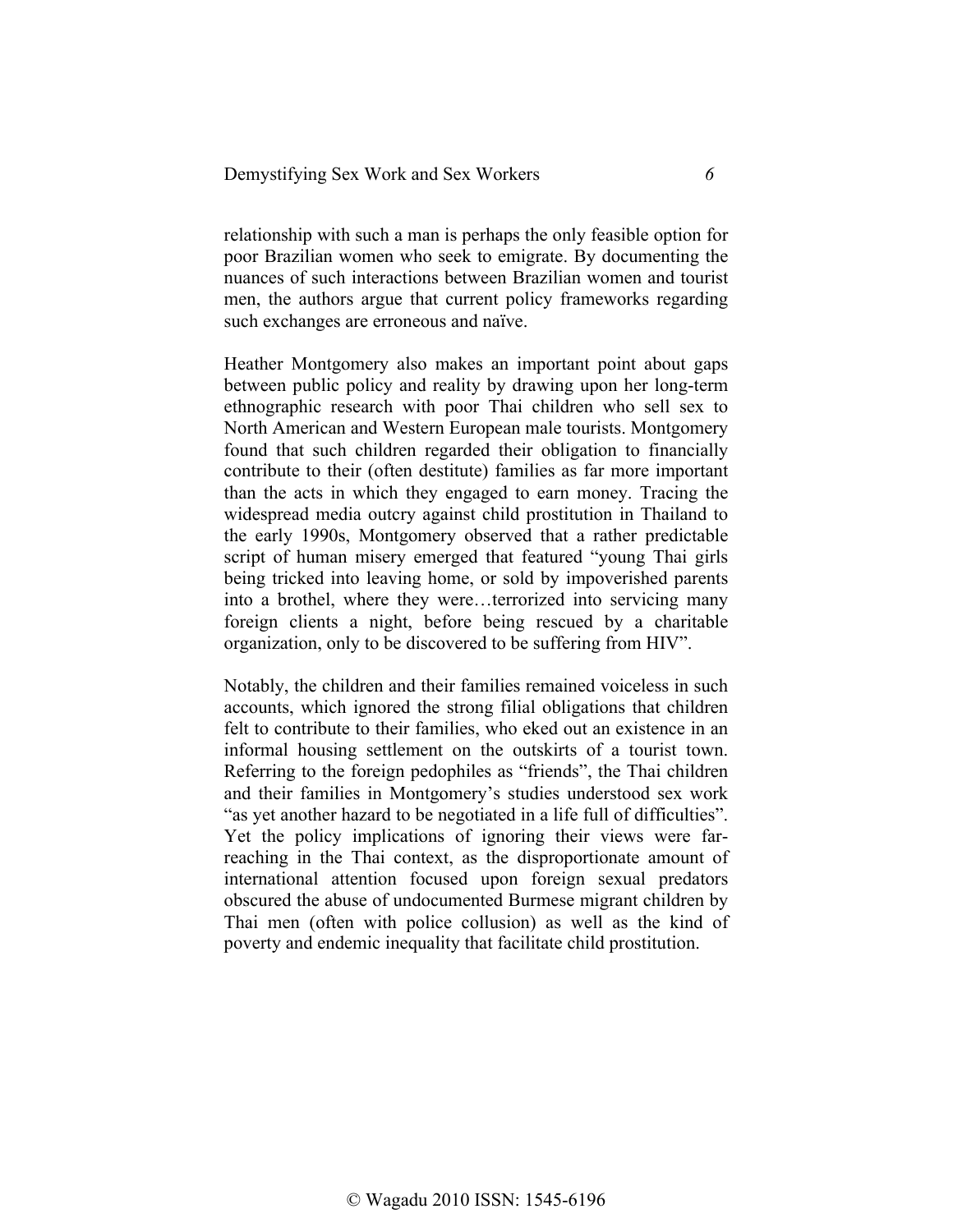Jill McCracken seeks to fill what seems to be a cross-cultural gap between sex workers' experiences and the policies that shape their work environment. Based upon detailed interviews with female street sex workers in the Southwestern U.S., where selling sex is illegal, she analyzes the ways in which women talk about the services and assistance measures they believe would benefit them the most. She finds that, at the policy level, criminalization renders such women voiceless by ignoring their expertise regarding their life conditions. The most prevalent attitude that McCracken found amongst street sex workers was the (not-unexpectedly) contradictory notion that "prostitution is morally wrong, yet, under certain circumstances (which vary based on the viewpoint of the speaker), this belief does not deter the woman from participating in these activities". Women who subscribed to this moral continuum, in which addiction, mental illness, responsibilities for small children, and material lack played powerfully mitigating roles in their attitudes toward illegal sex work, never described prostitution as "right". For those in McCracken's study, sex work was but one aspect of the many unsavory activities that were integral parts of their life circumstances, in which genuine "help" was rarely forthcoming from others on terms desired by the women.

Emily van der Meulen also emphasizes the need to draw upon sex workers' lived experiences in evaluating public policies. She argues that the criminalization of sex work in Canada renders sex workers more vulnerable to violence and exploitation. Focusing specifically upon the impacts of Canadian anti-procuring legislation on sex workers' everyday lives, the author's research with current and former sex workers as well as advocates of decriminalization clearly demonstrates that a number of negative consequences resulted from Section 212 of the Canadian Criminal Code, which deals with "the criminalization of procuring, living on the avails, cohabiting, and gaining or aiding a person to engage in prostitution". The intent of this law is to protect sex workers from violence, extortion and harmful pimps, but in practice, the "living on the avails" aspect of this law effectively criminalizes many of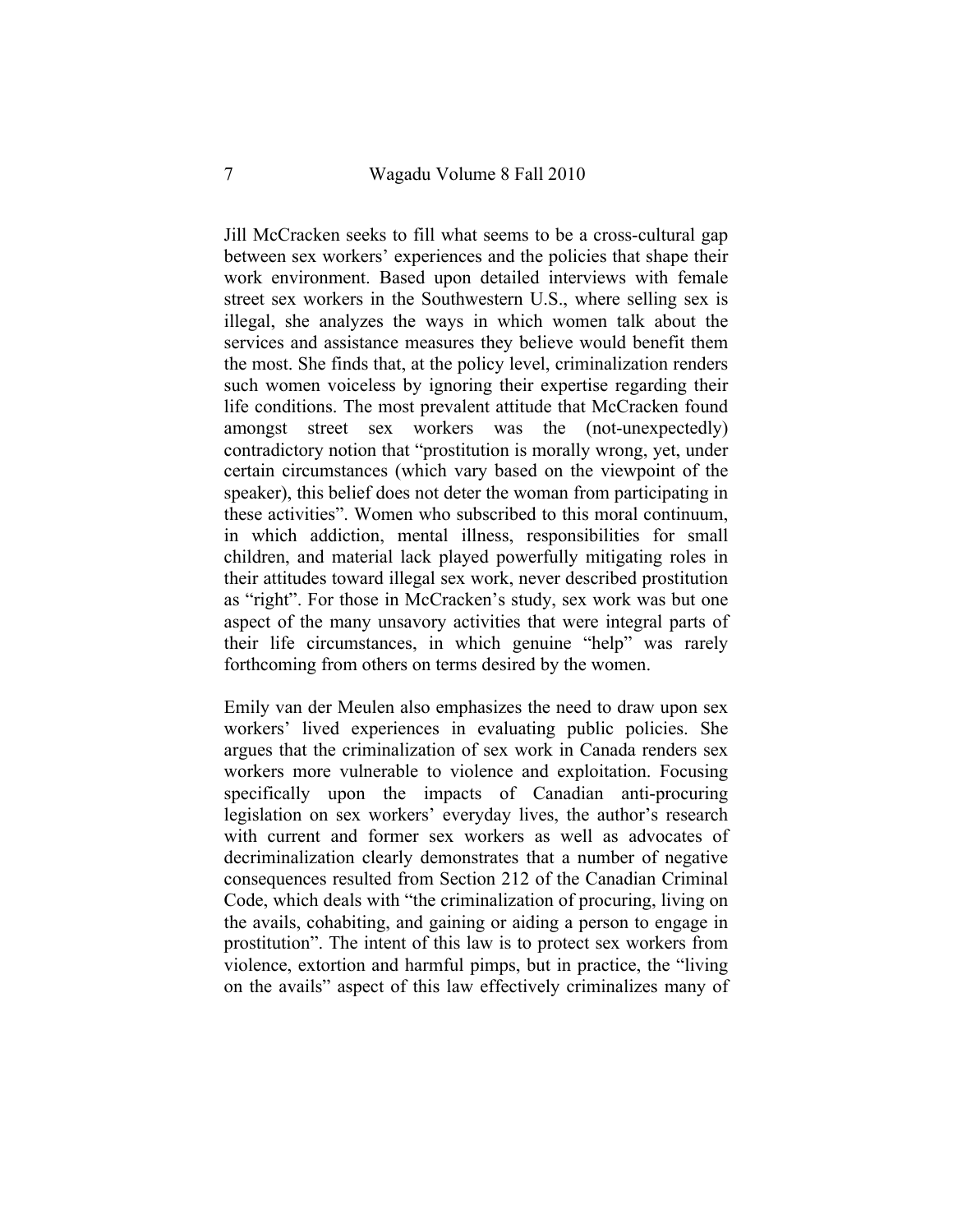sex workers' relationships with loved ones. The disconnect between policy and practice is part of a broader cross-cultural pattern whereby, as van der Meulen notes, policymakers "overlook, ignore, and disregard sex workers' own experiences and expert knowledge of their own lives, loves and work". Criminalization not only pushes sex work into clandestine indoor locations, but also places additional pressure on women to do all of the negotiating with their clients while alone, which one sex worker van der Meulen spoke to called "a recipe for disaster" due to the risk of potential violence it entails.

Norma Jean Almodovar tackles criminalization's further implications in her discussion of the consequences of arbitrary police enforcement of U.S. anti-prostitution legislation. Based upon her years as an employee of the Los Angeles Police Department, followed by her largely positive experiences as a sex worker, she argues that laws criminalizing prostitution result in an abusive environment for sex workers. Almodovar argues that prostitution is the only criminal activity in which police have a choice regarding which offenders they will arrest, which has two troubling potential consequences: the potential for police to coerce prostitutes they arrest into unpaid sex, and the diversion of police and public resources from the apprehension of violent criminals who pose a far greater risk to society. Employing multiple case studies drawn from the U.S. media, she demonstrates the hypocrisy of a system that positions sex workers as individuals who are simultaneously victims (of sexist violation by their clients) and perpetrators (of criminal acts). She notes that abolitionist rhetoric cannot help but result in such an intractable quandary precisely because it is premised on the presumption that all sex workers are victims in need of rescue. All too often, however, this "rescue" takes the form of arrest. Almodovar concludes with the powerful assessment that criminalization makes prostitutes especially vulnerable to violence due to their stigmatization as criminals, and yet abolitionists continue to insist on the maintenance of a system that ensures the continuation of such violence.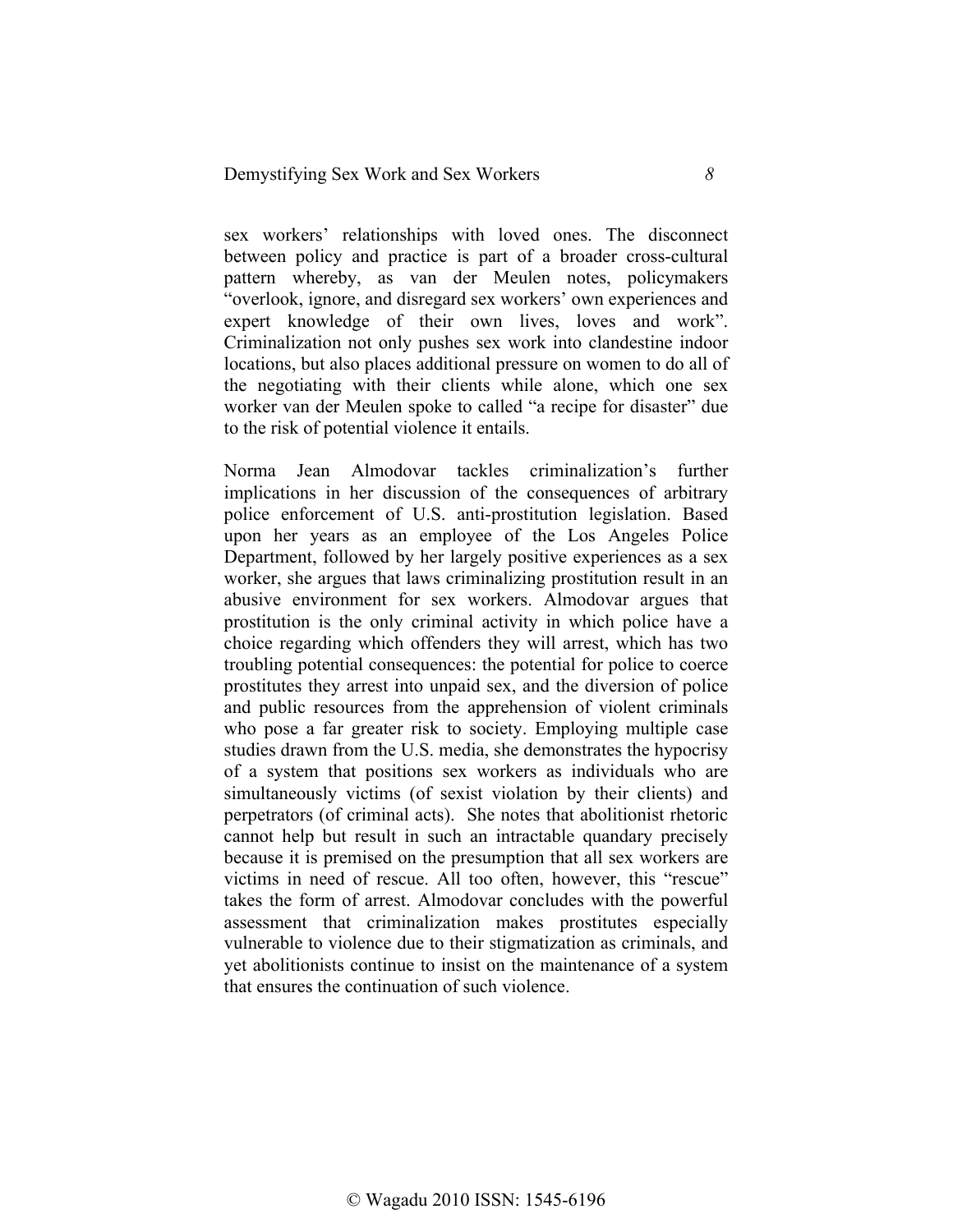Annie George analyzes an equally contradictory set of social norms and expectations in her discussion of women who sell sex to support their families in rural South India. In a social context in which women are the barometer of family honor and premarital female chastity (followed by absolute postmarital fidelity) is of paramount importance, these "secret" sex workers engage in elaborate subterfuges to prevent the community from becoming aware of their activities. George argues that by keeping the family's true source of income secret, women and their relatives "manage contradictory expectations, uphold their social standing, and remain enmeshed in the kinship and community structures that form the core of their social identity". Based upon her detailed interviews with such "secret" sex workers, George documents the complex nature of discriminatory factors, including low caste status, limited literacy, or low status as an unmarried or separated woman, which combined to make sex work the best (and sometimes only) option for income generation. She observes that, for such families, "economic considerations trumped morality" and so while some families worked together to maintain secrecy, others abused the woman who was so central to their family's survival. George argues that such a system is embedded within broader socially sanctioned ideologies about gendered power and the privileges accorded to different caste and class groups.

Ferreday also addresses the social consequences of exposure for women who engage in sex work. She presents an analysis of the various British media responses to the revelation that popular blogger Belle de Jour, who chronicled her work experiences as a highly paid London escort, was actually a research scientist at a prestigious English university. While little known outside the U.K., Belle de Jour's popularity was such that her anonymously authored tales prompted the publication of a book series and a novel in addition to providing the material for a television show featuring a popular actress. Prior to public knowledge of Belle's real identity, many media critics insisted that the literary skill with which she described her life meant that she was really a professional writer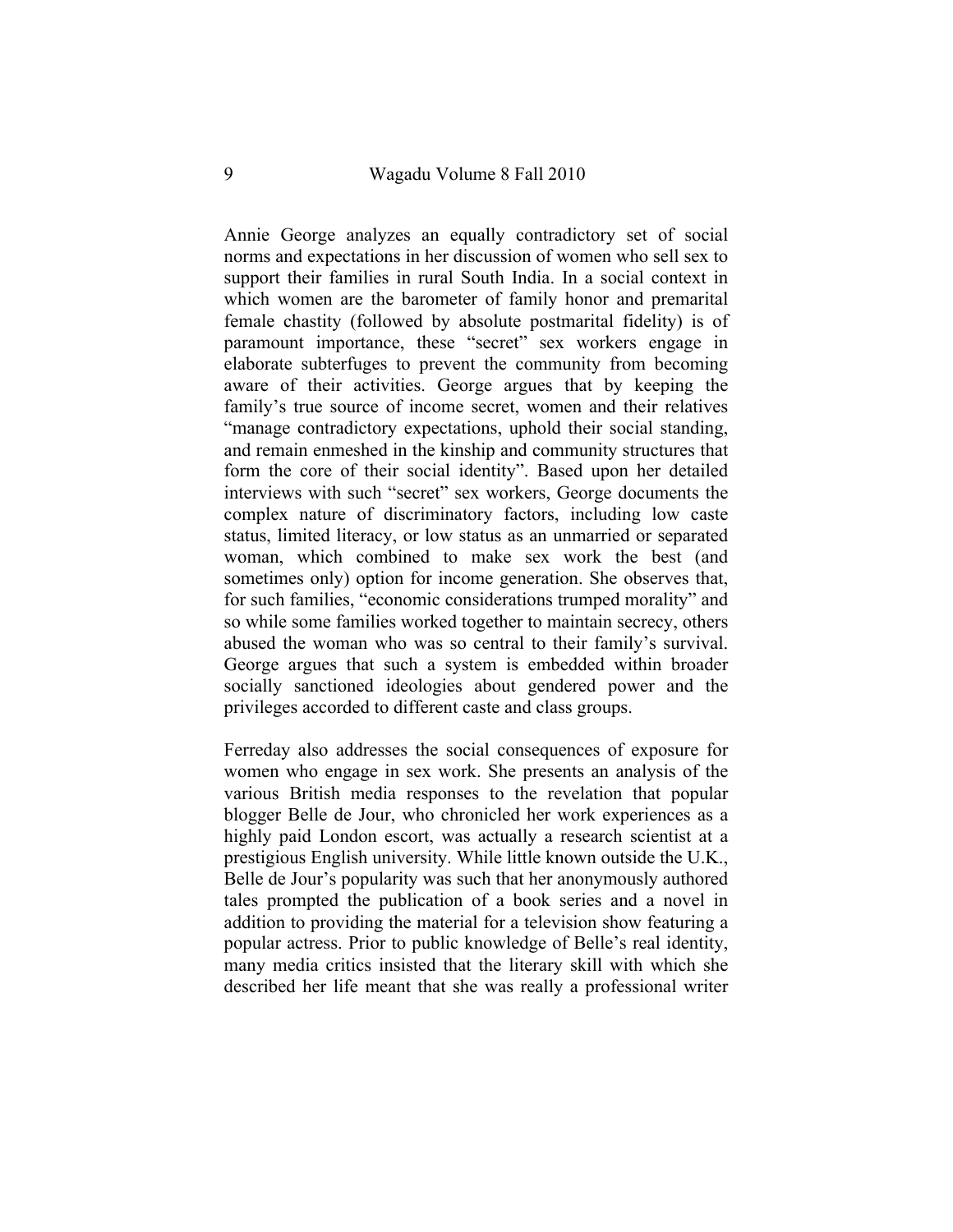posing as "an authentic sex worker". Ferreday contends that these debates centered upon authenticity in "mobiliz[ing] fears about the disembodied nature of cyberspace to position her as doubly inauthentic: as a writer posing as a prostitute, and as one who misrepresents the reality of sex work". This is particularly significant, she argues, in the way that it conjures much older debates about the divisions between public and private, which is of particular import during a historical moment in which the Internet renders individuals both more intimately connected and more distanced from one another than ever before.

Lucy Blissbomb also addresses the looming dilemma presented by the possibility of public exposure in her account of two decades working simultaneously as a feminist social activist and a closeted sex worker. As a self-identified white, relatively privileged Australian, the author (who uses a pseudonym), discusses her experiences coping with social stigma while simultaneously incorporating a very similar skill set into both of her professional roles. In her home state of Queensland, where prostitution is legal for sole operators, "whore stigma" prevents many sex workers from disclosing their source of income to others for fear of judgment. Blissbomb began to advocate for sex workers' rights when she reached her mid-thirties, although she has only begun to discuss her sex work experiences relatively recently with friends and colleagues. Some of the professional skills she employed in both her activist and sex work roles included the ability to negotiate, establish boundaries, and make rapid character assessments. Most notably, however, Blissbomb draws attention to the fact that almost all forms of feminized labor are devalued, whether through low pay (as in social services or community work) or stigma (as in sex work). For her, sex work "was really about the dollars, not exploring sexual boundaries".

Many, if not most, of the women and men whose lives form the basis of this special issue, would likely echo Blissbomb's sentiments. Public policy on sex work is often shown to be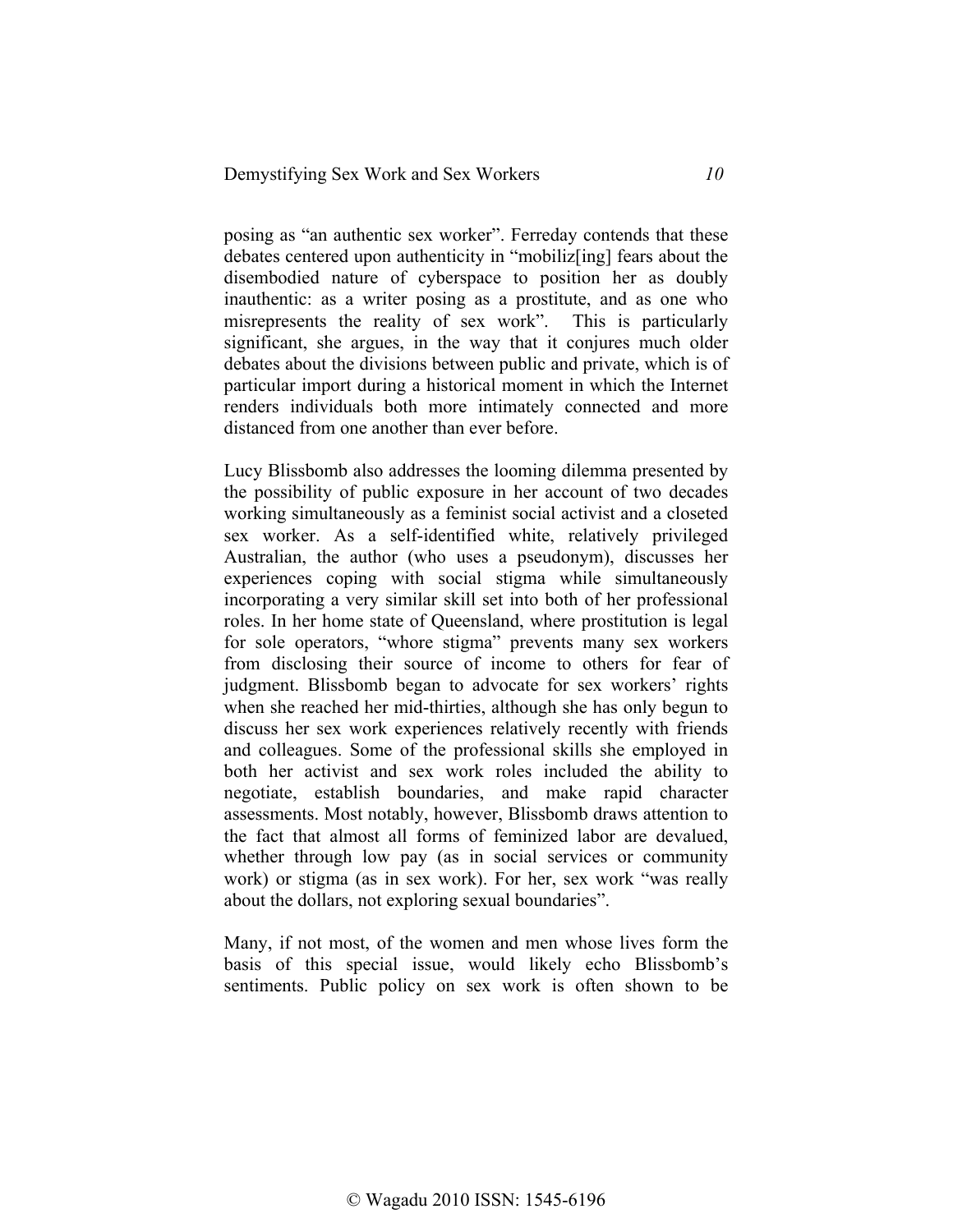seriously lacking when contextualized within the broader realities of many sex workers' everyday life experiences throughout the world. As such, contributors to this special issue offer sound ethnographic evidence that clearly demonstrates the global need for policy and legal reform with respect to sex work.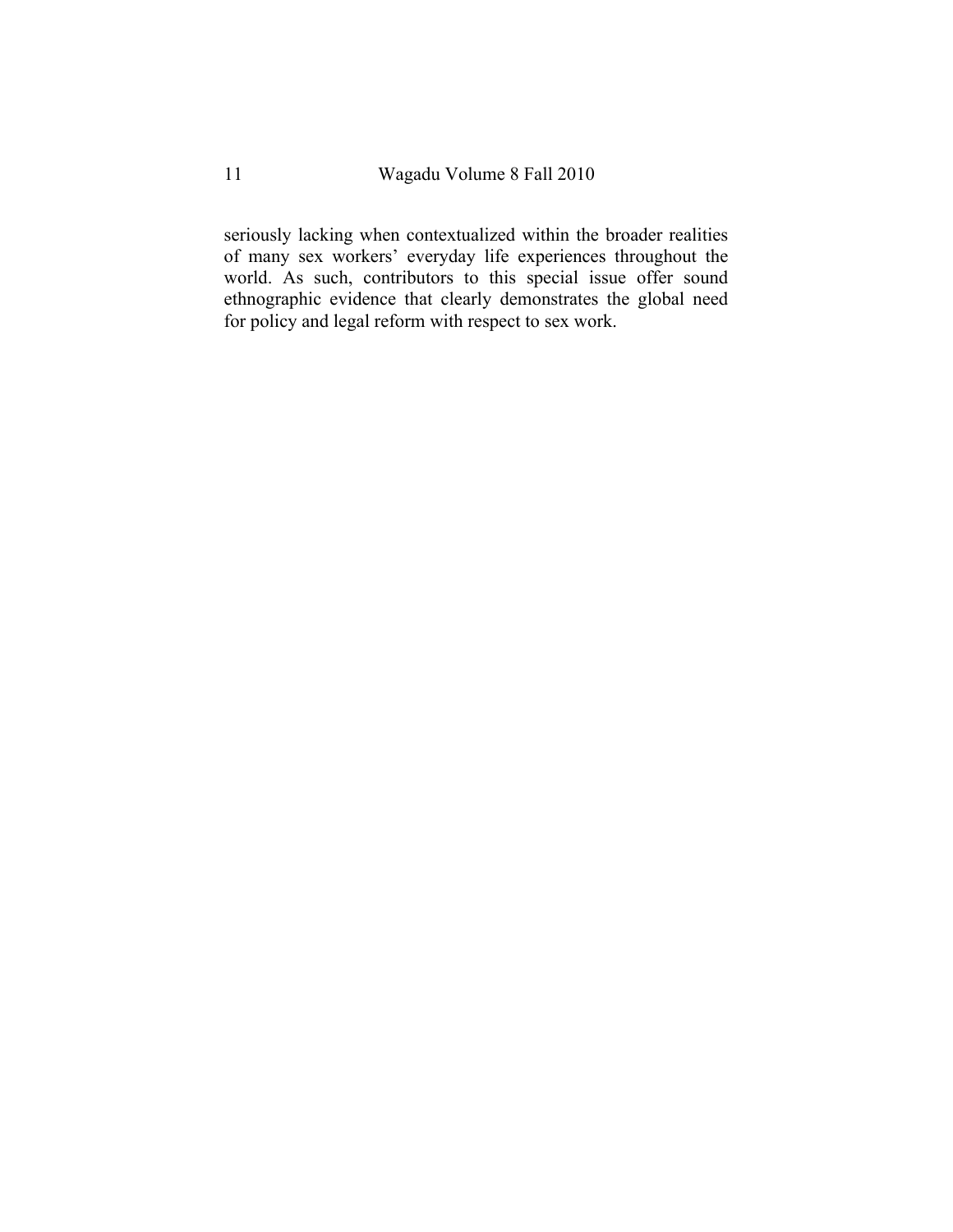## **REFERENCES**

Agustín, L. (2007). *Sex at the margins: Migration, labour markets and the rescue industry*. London: Zed Books.

Bott, E. (2006). Pole position: Migrant British women producing "selves" through lap dancing work. *Feminist Review* 83: 23-41

Brennan, D. (2004). *What's love got to do with it? Transnational desires and sex tourism in the Dominican Republic*. Durham: Duke University Press.

Brents, B., C. Jackson, & K. Hausbeck. (2009). *The state of sex: Tourism, sex and sin in the new American heartland*. New York: Routledge.

Cabezas, A. (2009). *Economies of desire: Sex and tourism in Cuba and the Dominican Republic*. Philadelphia: Temple University Press.

Day, S. (2007). *On the game: Women and sex work*. London: Pluto Press.

Dewey, S. (2011). *Neon wasteland: On love, motherhood and sex work in a Rust Belt town*. Berkeley: University of California Press.

Kelly, P. (2008). *Lydia's open door: Inside Mexico's most modern brothel*. Berkeley: University of California Press.

Nencel, L. (2001). *Ethnography and prostitution in Peru*. London: Pluto Press.

Padilla, M. (2007). *Caribbean pleasure industry: Tourism, sexuality and AIDS* 

 *in the Dominican Republic*. Chicago: University of Chicago Press.

Zheng, T. (2009).. *Red lights: The lives of sex workers in postsocialist China*. Minneapolis: University of Minnesota Press.